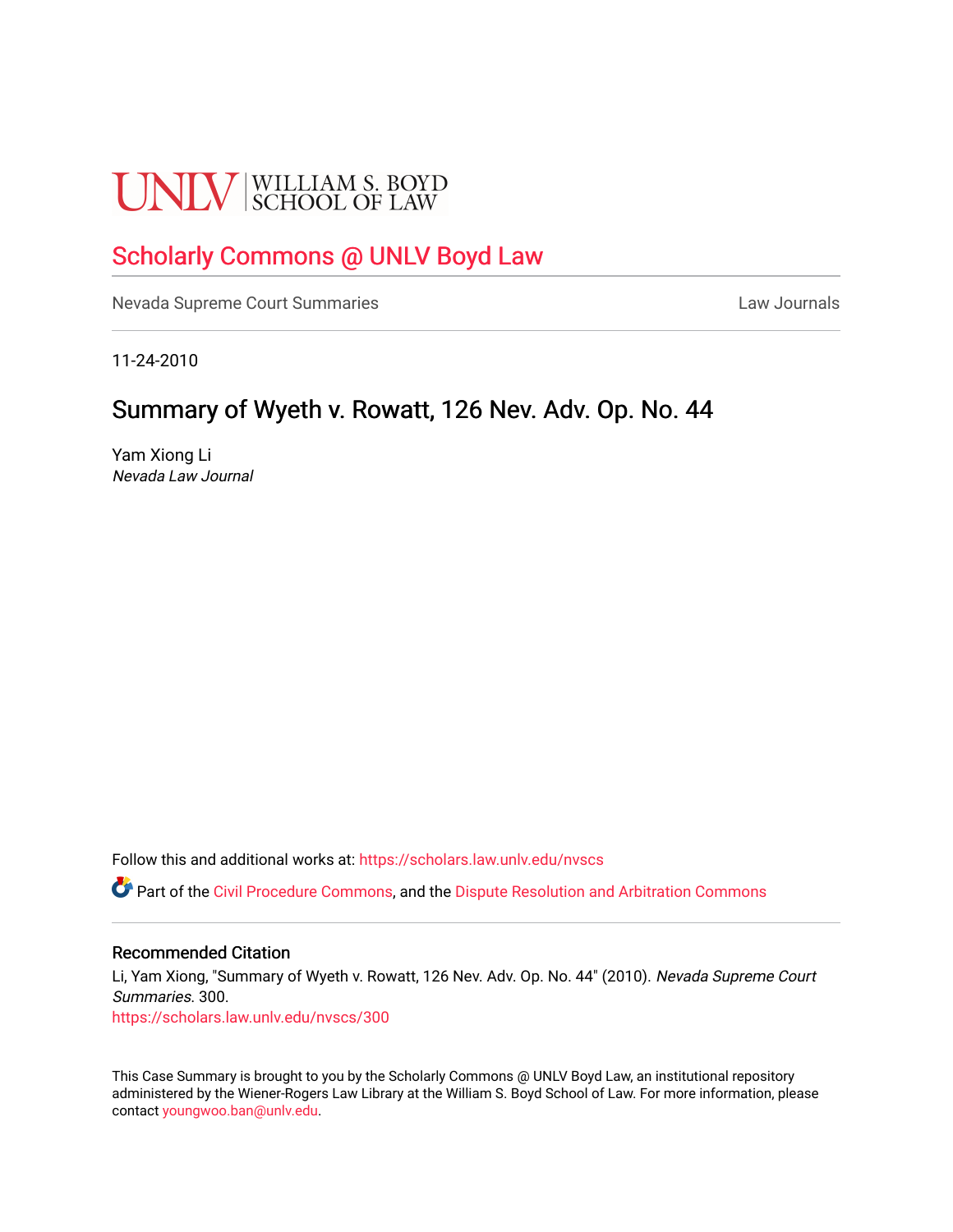#### *Wyeth v. Rowatt,* **126 Nev. Adv. Op. No. 44 (November 24, 2010)[1](#page-1-0)**

#### **CIVIL PROCEDURE – CHOICE-OF-LAW, JURY INSTRUCTION, and PROOF OF DAMAGES**

#### **Summary**

Appeal from a remitted jury verdict in favor of consumers who prevailed in a strict product liability action against a drug manufacturer and its subsidiaries.

#### **Disposition and Outcome**

The Court affirmed the district court's remitted verdict, finding (1) the lower court did not err in applying Nevada law, (2) the erroneous jury instruction was harmless, and (3) substantial evidence supported compensatory and punitive awards.

#### **Facts and Procedural History**

#### *Historical Development of Hormone Replacement Drugs*

In 1942, Wyeth and Wyeth Pharmaceuticals, Inc. (collectively "appellants" hereinafter) developed and marketed Prematin, an estrogen hormone used to treat menopausal symptoms. During the 1970s, the medical community recognized a link between estrogen use and endometrial cancer, $2$ prompting physicians to prescribe progestin along with appellants' estrogen pill.<sup>[3](#page-1-2)</sup>

During the 1980s, appellants applied for FDA approval to study and market the estrogenprogestin combination regimen. In response, the FDA denied permission to market the combination until a large-scale, long-term study was conducted to assess the drugs' safety. Appellants believed the FDA's suggested study would be costly, lengthy, and unpredictable. In fact, appellants confirmed this position by declining to fund a study on women who had taken the estrogen-progestin combination for a number of years.<sup>[4](#page-1-3)</sup>

Beginning in the late 1980s, independent studies linked the prolonged use of estrogen-progestin combination to a significant increase in breast cancer risk. In the following two decades, appellants engaged in a series of questionable acts to minimize the link revealed through these studies:

- In 1992, FDA concluded that the link between estrogen-progestin combination and increased breast cancer risk remained uncertain, a conclusion that appellants credited to their own campaigning efforts.
- In 1994, appellants received FDA approval<sup>[5](#page-1-4)</sup> to market Prempro, a single pill that combined estrogen and progestin hormones. However, in labeling Prempro, appellants inserted deceitful and misleading information.<sup>[6](#page-1-5)</sup>

<span id="page-1-5"></span><span id="page-1-1"></span><span id="page-1-0"></span><sup>&</sup>lt;sup>1</sup> By Yan Xiong Li.<br><sup>2</sup> Wyeth's own internal documents reflected its knowledge regarding this link between cancerous tumors and hormones.

<span id="page-1-2"></span> $3$  The progestin supplement was manufactured by another pharmaceutical company.<br> $4$  Wyeth based its decision on a company policy against supporting breast cancer studies.

<span id="page-1-4"></span><span id="page-1-3"></span> $<sup>5</sup>$  The FDA conditioned its approval of Prempro on appellants conducting a large-scale clinical study and precise</sup> warning labels for the new drug.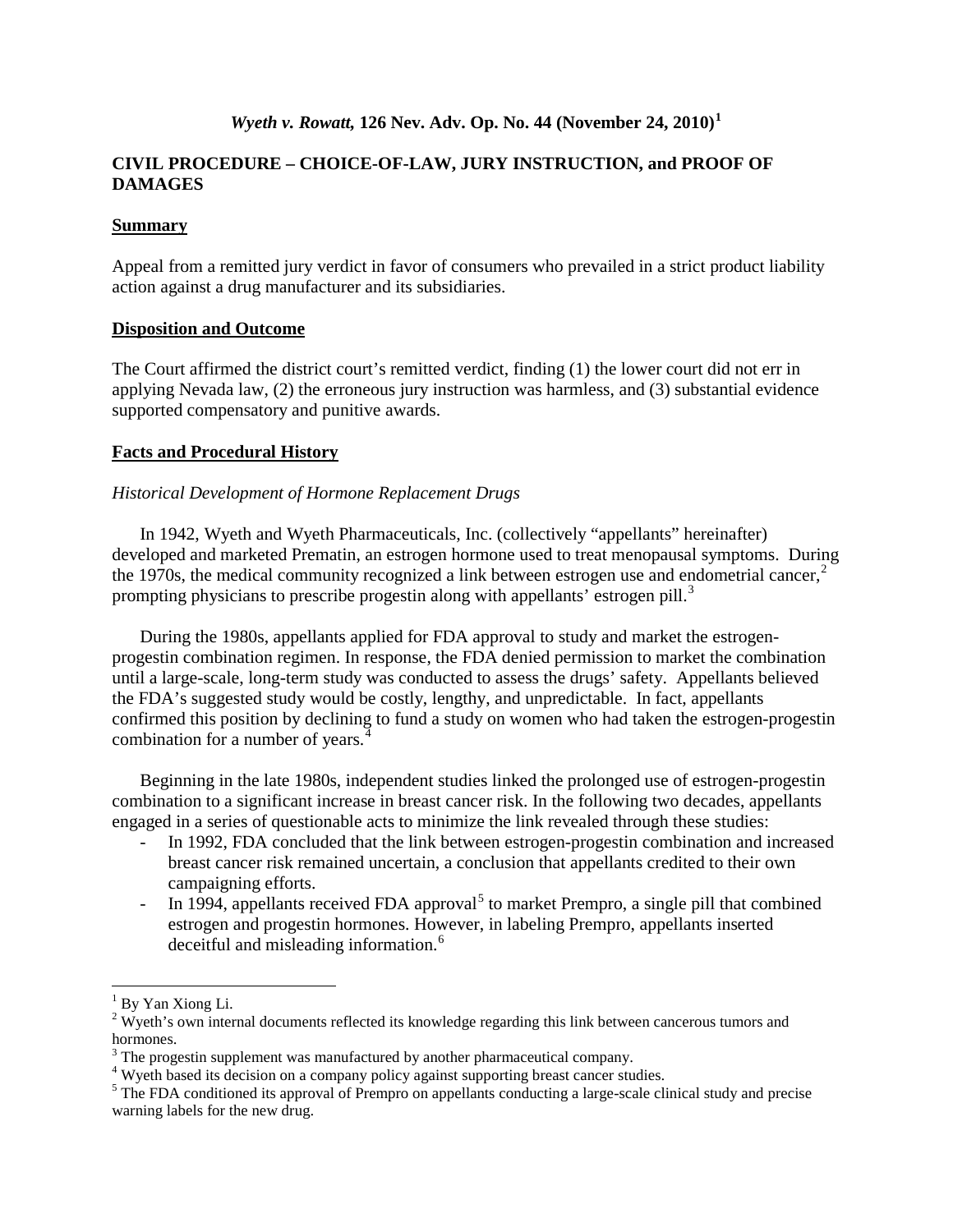- In 2000, appellants began promoting unproven heart and mental health benefits of Prempro.
- Over the years, appellants sponsored 51 ghostwritten articles in the name of independent physicians, which were either composed by its own personnel or based on data it provided.

In 1992, appellants supplied Prempro to a long-term study on postmenopausal women (hereinafter "WHI study"). The WHI study halted in 2002 after a significant number of participants taking Prempro developed breast cancer.[7](#page-2-0) Moreover, the WHI study revealed increased risks of coronary heart disease, stroke, and declining cognitive functions after prolonged use of Prempro. Following the WHI study, prescriptions of estrogen-progestin combinations declined by eighty percent. Interestingly, the number of diagnosed hormone-receptor-positive breast cancers<sup>[8](#page-2-1)</sup> also declined during this period.

#### *Procedural Background*

Arlene Rowatt, Pamela Forrester, and Jeraldine Scofield (collectively as "respondents" hereinafter) all took hormone replacement therapy drugs manufactured and marketed by appellants for many years before moving to Nevada. After moving to Nevada, respondents continued their regimen of appellants' drugs until their diagnoses of breast cancers. In 2004, respondents each brought separate actions alleging appellant's malicious or fraudulent conduct caused their breast cancers and consequent adversities.

At trial, both parties presented expert testimony regarding the issue of causation. Respondents' experts testified to a causation theory known as "promotion."<sup>[9](#page-2-2)</sup> Experts also testified that hormonedeficient women, such as respondents, were less likely to develop hormone-receptor-positive cancer.<sup>[10](#page-2-3)</sup> Due to the presence of estrogen and progestin receptors in respondents' cancerous tumors, experts concluded that "but for the introduction of hormones from appellants' drugs, respondents would not have developed breast cancer." Instead of presenting its own causation theory, appellants presented evidence showing that the scientific community remains uncertain about causes of breast cancer and respondents possessed numerous risk factors such as gender, age, breast density, obesity, and history of smoking.

Following expert testimonies, respondents testified to the adversities resulting from their cancer diagnoses:

- Physical pain and mental suffering from surgeries to remove their cancers;
- Pain and suffering from post-surgery treatments such as chemotherapy or radiation;
- Medical expenses to prevent the recurrence of cancer and fear of their cancers returning;
- Severe side-effects from post-surgery medication;

 $6$  For example, the labels referred to a human study appellants never actually conducted, and recommended Prempro use for "all women for life" although studies revealed increased breast cancer risk due to prolonged use.

<span id="page-2-0"></span><sup>&</sup>lt;sup>7</sup> Use of hormone replacement therapy drugs resulted in a quadrupling of relative risk, meaning users were four times more likely to develop breast cancer than the general population.<br><sup>8</sup> Cancers whereby the tumors exhibit estrogen, progestin, or other hormone receptors.

<span id="page-2-2"></span><span id="page-2-1"></span><sup>&</sup>lt;sup>9</sup> When a substance, such as estrogen and progestin hormones, causes already abnormal cells to grow from benign lesion into cancer.<br><sup>10</sup> However, testimony also revealed that postmenopausal women suffer increased risk despite decreasing hormone

<span id="page-2-3"></span>levels.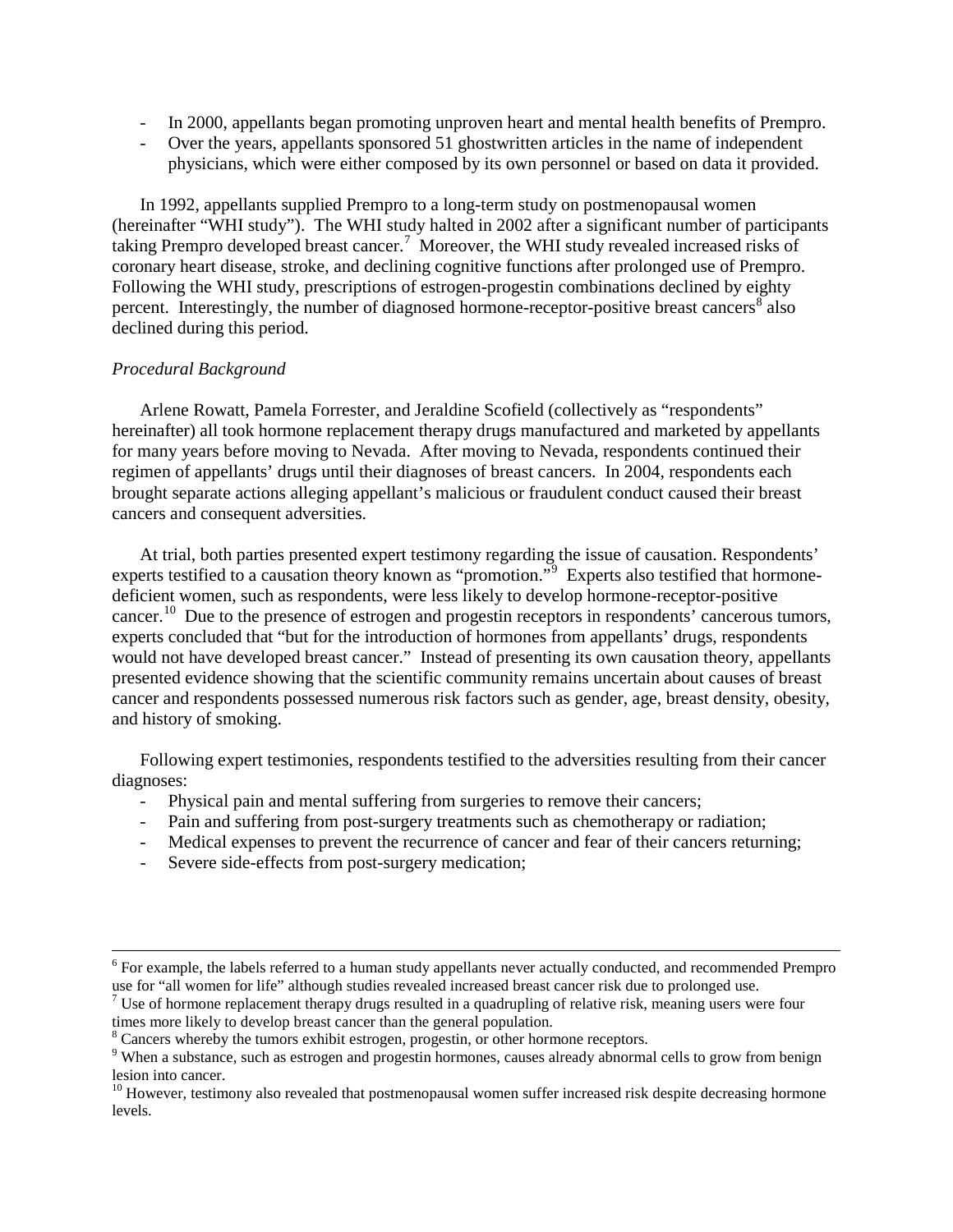At the close of evidence, parties settled on a but-for causation instruction, but the district court charged the jury with a substantial-factor instruction.<sup>[11](#page-3-0)</sup> When appellants objected to the jury instruction, the district court modified the pattern substantial-factor instruction by adopting language from experts' "promotion" theory of causation. With the modified instruction, the jury returned a verdict in favor of respondents totaling \$134.6 million in compensatory damages. Moreover, the jury found that appellants acted with malice or fraud, prompting the district court to order the second phase of trial for determining punitive damages.

Prior to the second phase, the district court discovered that punitive damages had been inadvertently included in the jury's compensatory awards. After receiving new instructions, the jury re-deliberated compensatory damages, returning with awards totaling \$35.1 million and \$99 million for punitive damages.

Following this unusual sequence of events, appellants moved for renewed judgment as a matter of law and new trial, or alternatively, remittitur. The district court denied appellants' motions but granted the remittitur, reducing the compensatory and punitive damages to \$23 million and \$57,778, 909 respectively.

#### **Discussion**

#### *Choice-of-Law Analysis in Cases Involving Slow-Developing Diseases*

Appellants claimed the district court erred in applying Nevada law based on the finding that respondents were diagnosed with cancer in Nevada. In Nevada, choice of law for personal injury cases is governed by section 146 of the Restatement (Second) of Conflict of Laws.<sup>[12](#page-3-1)</sup> Under section 146, the state's law where the injury occurred (place-of-injury rule) governs, unless another state has a more significant relationship with the alleged tortious conduct and the parties (most-significant-relationship test).<sup>[13](#page-3-2)</sup> The injury can be either physical harm or mental disturbance.[14](#page-3-3)

In light of competing approaches to applying the place-of-injury rule, the Court adopted the analysis that defined place-of-injury as "the state where the last element necessary for a claim against the tortfeasor occurs."<sup>[15](#page-3-4)</sup> Adopting the 8<sup>th</sup> Circuit's reasoning from *Renfore*, the Court affirmed the district court's application of Nevada law, because the respondents discovered their cancer after moving to Nevada, despite their long history of using the appellants' drugs while living outside Nevada.

Turning to the most-significant-relationship test, the Court rejected appellants' argument that a longer history of drug-use outside Nevada gives other states a more significant relationship

<span id="page-3-0"></span><sup>&</sup>lt;sup>11</sup> The district court also withheld a bifurcation instruction based on respondents' objection.<br><sup>12</sup> Gen. Motors Corp. v. Dist. Ct., 122 Nev. 466, 474, 134 P.3d 111, 117 (2006).<br><sup>13</sup> Restatement (Second) of Conflict of L

<span id="page-3-1"></span>

<span id="page-3-3"></span><span id="page-3-2"></span>

<span id="page-3-4"></span>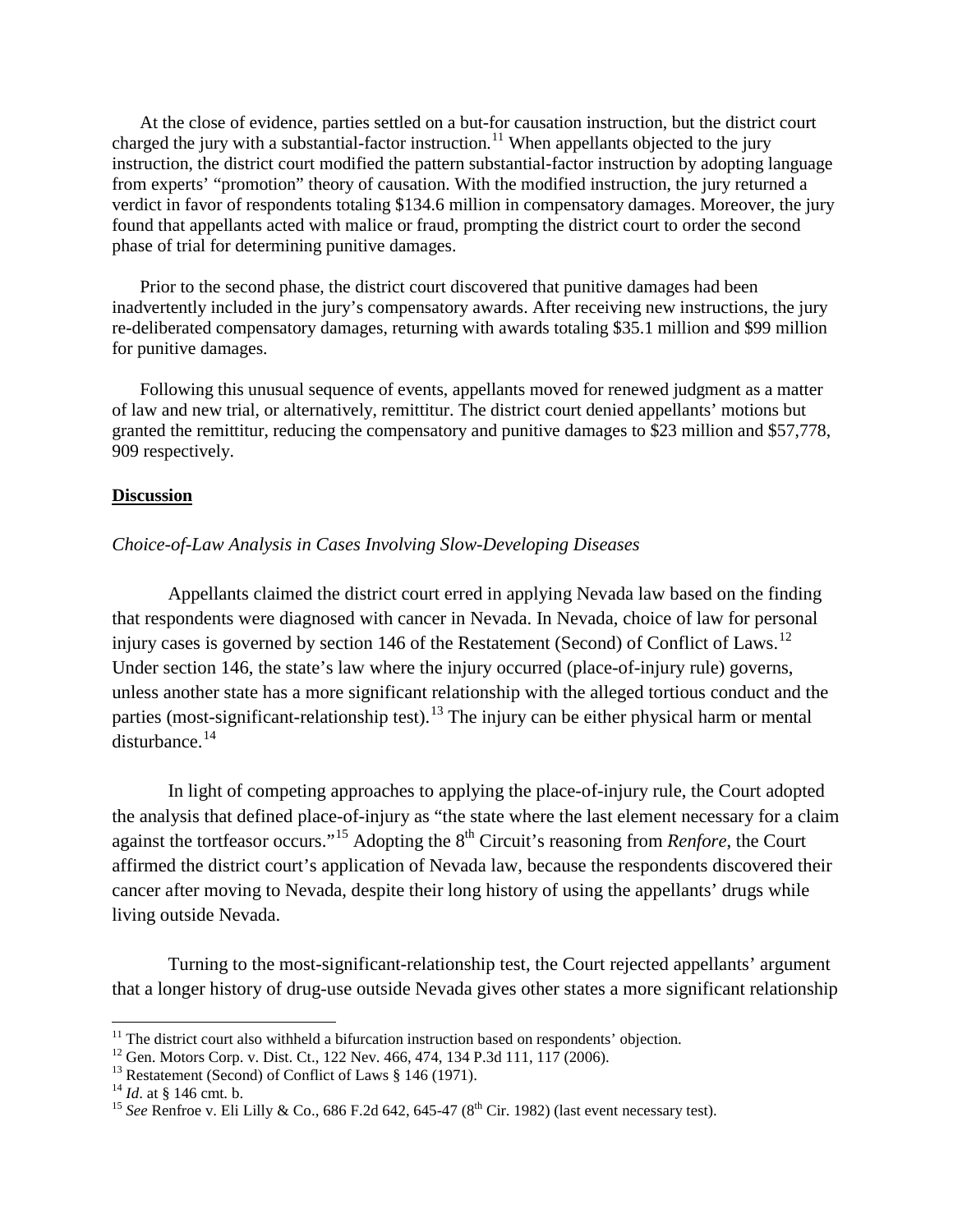to the alleged conduct or parties. After moving to Nevada, respondents continued taking the drugs, received diagnoses of their breast cancers, endured physical and emotional suffering, and followed up with treatment to monitor their cancers. Since the appellants failed to demonstrate other states had a more significant relationship than Nevada, the Court again upheld the district court's decision respecting choice-of-law.

#### *Jury Instructions on Causation*

Appellants claimed that the district court abused its discretion in charging the jury with a substantial-factor causation instruction instead of a but-for causation instruction. Unlike but-for instruction, a substantial-factor instruction is appropriate only if the parties presented evidence supporting two or more causes, each independently sufficient to cause the injury.<sup>[16](#page-4-0)</sup> While respondents' theory pointed to appellants' drug as the sole cause of injury, appellants' evidence merely rebutted respondents' theory without offering any alternative causes. Thus, the Court found evidence supported a but-for causation instruction.

Notwithstanding the district court's error in charging the jury with a substantial-factor instruction, the Court refused to reverse the district court because the error was harmless. Under Nevada Civil Procedure Rules, harmless errors are those that do not affect the party's substantial rights.[17](#page-4-1) Prejudicial errors affect the party's substantial rights if "but-for the alleged error, a different result might reasonably have been reached."<sup>[18](#page-4-2)</sup> Turning to the record below, the Court noted evidence that would have allowed a jury to find the appellants liable, even if the district court charged the jury with a but-for causation instruction. Thus, the Court denied reversal on the basis of district court's jury instruction error.

#### *Modification of Substantial-Factor Instruction*

Appellants next argued that the district court erred in amending the pattern substantial-factor causation instruction by inserting language that respondents' expert witnesses used.<sup>[19](#page-4-3)</sup> The replacement language originated from the experts' explanation of "promotion" theory during direct examination. However, appellants' own expert recognized "promotion" as a valid scientific principle of causation. Accordingly, the amended causation instruction complied with existing scientific consensus, and since it also conformed to evidence presented at trial, the Court found such modification to be within the district court's discretion.

<span id="page-4-1"></span>

<span id="page-4-0"></span><sup>&</sup>lt;sup>16</sup> Johnson v. Egtedar, 112 Nev. 428, 435-36, 915 P.2d 271, 275-76 (1996).<br><sup>17</sup> Nev. R. CIV. P. 61.<br><sup>18</sup> Cook v. Sunrise Hosp. & Med. Ctr., 124 Nev. 997, 1006-07, 194 P.3d 1214, 1219-20 (2008).<br><sup>19</sup> Instead of the patter

<span id="page-4-3"></span><span id="page-4-2"></span>*bringing about* the injury…" the district court replaced "bringing about" with "producing or promoting." *See* NEV. J. I. 4.04A.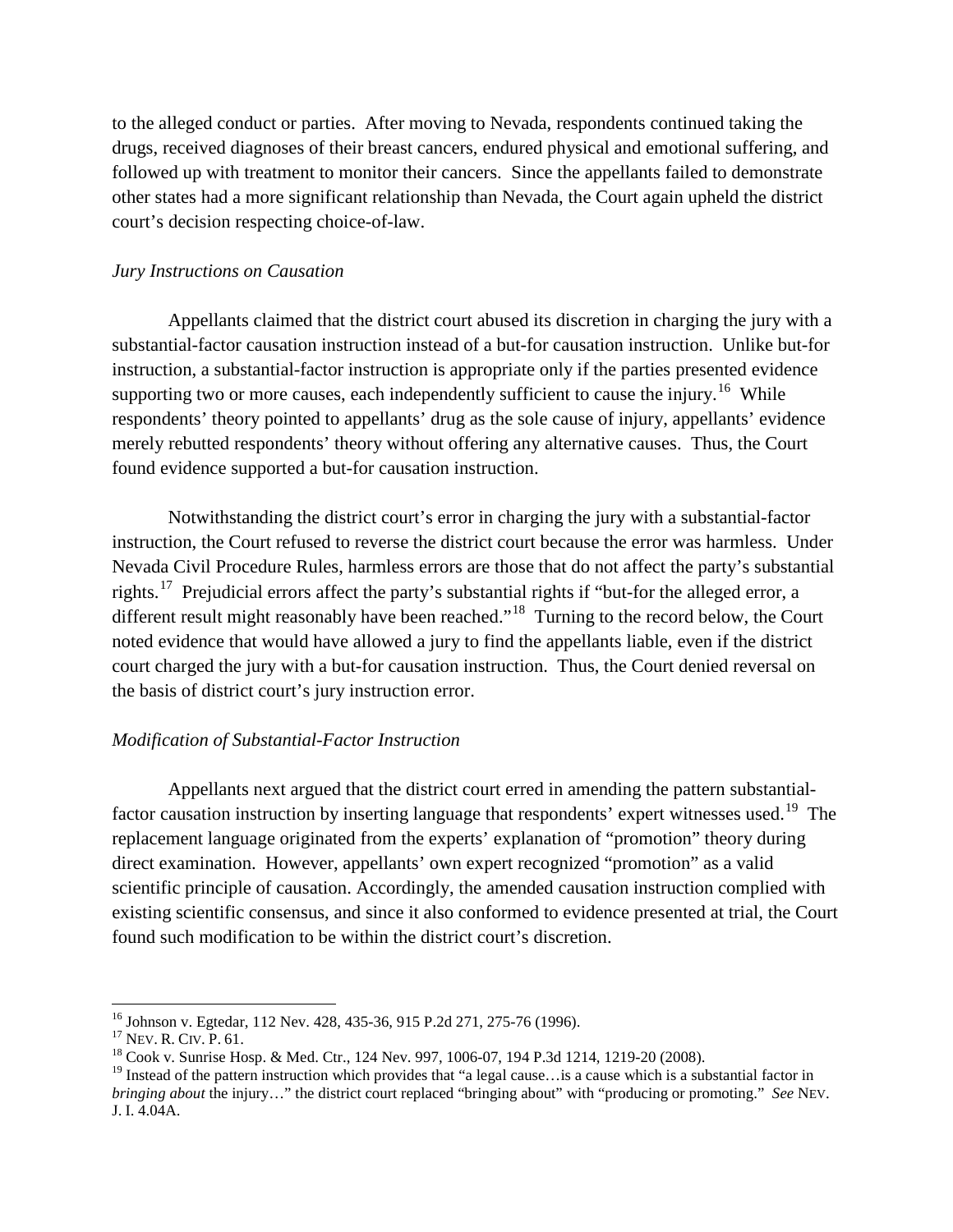#### *Propriety of Punitive Damages even after Compliance with FDA Regulations*

Appellants challenged the district court's award of punitive damages on the basis that compliance with FDA's testing and labeling requirements should have negated any finding of malice, a necessary element for awarding punitive damages. While such compliance is relevant, the Court also considers the manner by which regulatory requirements are satisfied.<sup>[20](#page-5-0)</sup> In distinguishing cases appellants cited for its position, the Court described appellants' conduct as "fraught with reprehension and deception". Moreover, FDA regulations are widely recognized as *minimal* standards, so drug manufacturers may be required to exceed such standards in order to satisfy their duty to warn. $^{21}$  $^{21}$  $^{21}$ 

To illustrate appellants' malicious practices, the Court recounted examples of appellants manipulating scientific studies, sponsoring biased medical articles, and promoting unproven benefits all in an effort to downplay the risk of breast cancer associated with using their drugs. While appellants provided precise drug labels and acquired FDA approval, the Court found the labels to be misleading and woefully inadequate. Thus, the Court refused to relieve the appellants from liability for punitive damages solely due to its compliance with federal regulations.

#### *Evidentiary Support for Compensatory and Punitive Awards*

Regarding the remitted compensatory and punitive awards, appellants first argued that the awards lacked support by substantial evidence. Compensatory damages will be reversed or reduced if "given under the influence of passion and prejudice" and shocks the Court's conscience.<sup>[22](#page-5-2)</sup> In considering whether substantial evidence supports the compensatory awards, the Court presumes that the jury believed the evidence presented and inferences based on the evidence.<sup>[23](#page-5-3)</sup> For special damages such as pain and suffering, the jury is entitled to wide latitude. $24$ 

Here, the Court recounted examples from the record depicting the devastating effects of breast cancers on the respondents and their families. Moreover, while the respondents received positive prognoses, they must live with the constant fear their cancers would return, even after a twenty year remission. Given evidence of both historical and future injuries, the amount of remitted compensatory damages did not shock the Court's conscience.

<span id="page-5-0"></span><sup>&</sup>lt;sup>20</sup> See Silkwood v. Kerr-McGee Corp., 769 F.2d 1451, 1456-58 (10<sup>th</sup> Cir. 1985); Gonzales v. Surgidev Corp., 899 P.2d 576, 590 (N.M. 1995).

<span id="page-5-1"></span><sup>&</sup>lt;sup>21</sup> Rite Aid v. Levy-Gray, 876 A.2d 115, 132 (Md. Ct. Spec. App. 2005); *see also* Brochu v. Ortho Pharm. Corp., 642 F.2d 652, 658 (1st Cir. 1981) *and* McEwen v. Ortho Pharm. Corp., 528 P.2d 522, 534 (Or. 1974).

<span id="page-5-3"></span><span id="page-5-2"></span><sup>&</sup>lt;sup>22</sup> Bongiovi v. Sullivan, 122 Nev. 556, 581, 138 P.3d 433, 451 (2006).<br><sup>23</sup> Countrywide Home Loans v. Thitchener, 124 Nev. 725, 739, 192 P.3d 243, 252 (2008).<br><sup>24</sup> Stackiewicz v. Nissan Motor Corp., 100 Nev. 443, 454-55,

<span id="page-5-4"></span>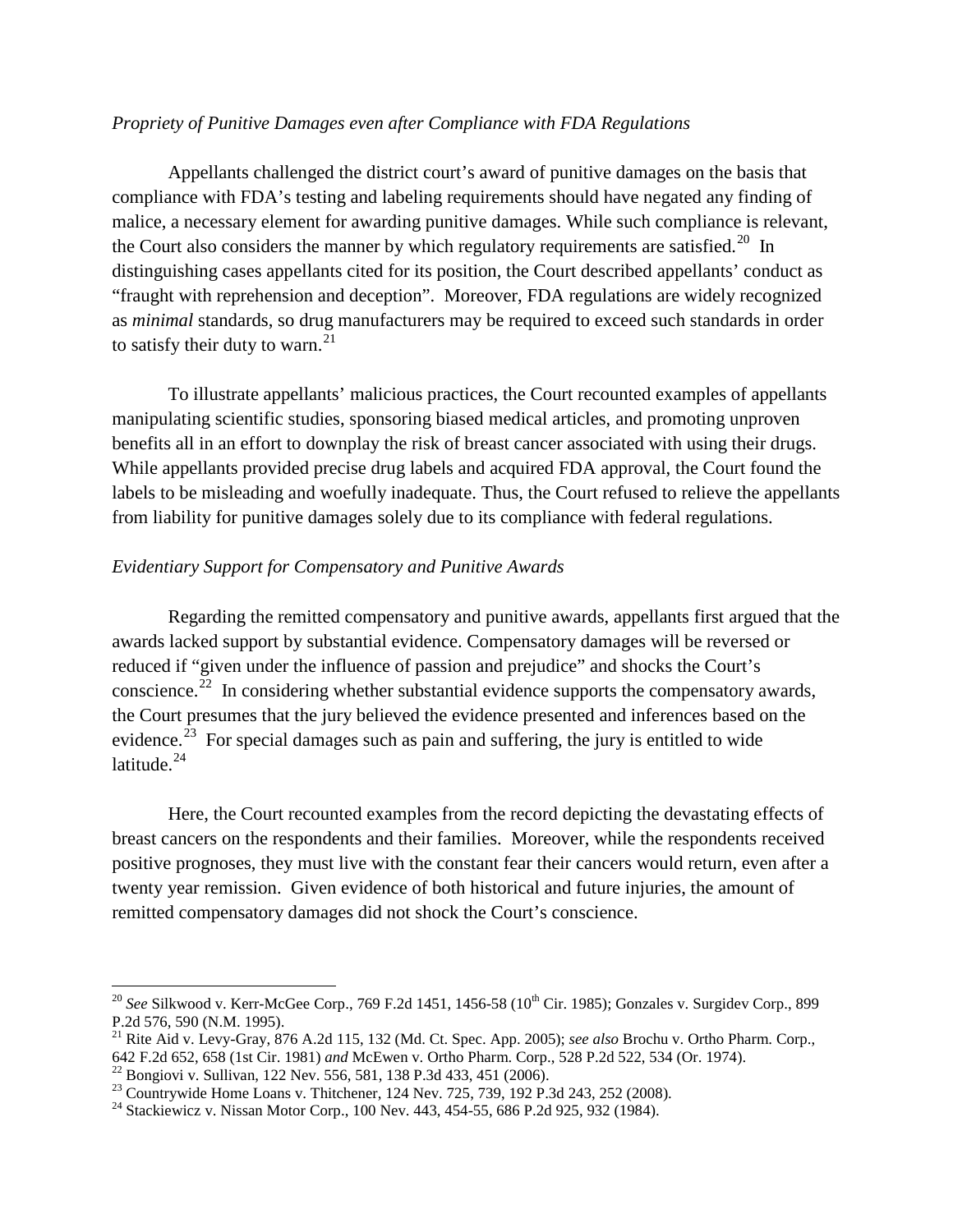Proceeding to the punitive awards, the Court reached a similar conclusion. To recover punitive damages, respondents must present evidence demonstrating that appellants acted with express or implied malice.[25](#page-6-0) Malice may be evidenced by conduct exhibiting a *conscious*  disregard for the rights or safety of others.<sup>[26](#page-6-1)</sup> The Court defines conscious disregard as a willful or deliberate failure to prevent harmful consequences, when one knows such consequences are probable. $^{27}$  $^{27}$  $^{27}$ 

Here, appellants' conduct fit squarely within the Court's definition of malice. For example, although appellant referred to breast cancer on its drug labels, most such references appeared in reassuring statements despite scientific data to the contrary. Moreover, appellant spent \$200 million annually to market the risky drugs, but not a dime toward conducting human studies to evaluate the drug's safety. Lastly, the Court noted evidence showing appellants maintained a company policy and task force to contain negative publicity tying their drugs with heightened risk of cancer. Because the evidence showed appellant knew of the increased risk of cancer caused by their drugs, and deliberately distorted or concealed that information from physicians and consumers, substantial evidence supported the remitted punitive awards.

#### *Due Process Limitations on Punitive Awards*

Finally, appellants argued that even after the district court's remittitur, the punitive awards were excessively disproportionate to actual injuries, so as to violate its substantive due process rights. Alternatively, appellant argued for a reversal of the punitive awards because the jury's improper inclusion of punitive damages when deliberating compensatory damages, violated its procedural due process rights.

The Fourteenth Amendment's Due Process Clause prohibits punitive damages awards that are "grossly excessive or arbitrary" through substantive and procedural limitations.<sup>[28](#page-6-3)</sup> Whether punitive awards violate defendant's substantive due process rights is based on an assessment of three factors.<sup>[29](#page-6-4)</sup> First, how reprehensible is the alleged misconduct. Second, the ratio of punitive awards to actual harm inflicted. Lastly, the Court will compare the punitive awards to other civil or criminal penalties imposed for comparable misconduct.

Applying this three-factor analysis, the Court found appellants' persistent pattern of deceit and malicious misrepresentations to be highly reprehensible. Since the remitted punitive awards added up to less than three times the compensatory awards, the Court also accepted the

<span id="page-6-2"></span>

<span id="page-6-1"></span><span id="page-6-0"></span><sup>&</sup>lt;sup>25</sup> NEV. REV. STAT. § 42.005 (1) (2007).<br><sup>26</sup> NEV. REV. STAT. § 42.001 (3) (2007).<br><sup>27</sup> *See* NEV. REV. STAT. § 42.001 (1) (2007); exceeding "mere recklessness or gross negligence." Thitchener, 124<br>Nev. at 742-43, 192 P.3

<span id="page-6-3"></span> $^{28}$  State Farm Mut. Auto. Ins., Co., v. Campbell, 538 U.S. 408, 416-17 (2003).

<span id="page-6-4"></span><sup>&</sup>lt;sup>29</sup> Bongiovi v. Sullivan, 122 Nev. 556, 582, 138 P.3d 433, 451-52 (2006).